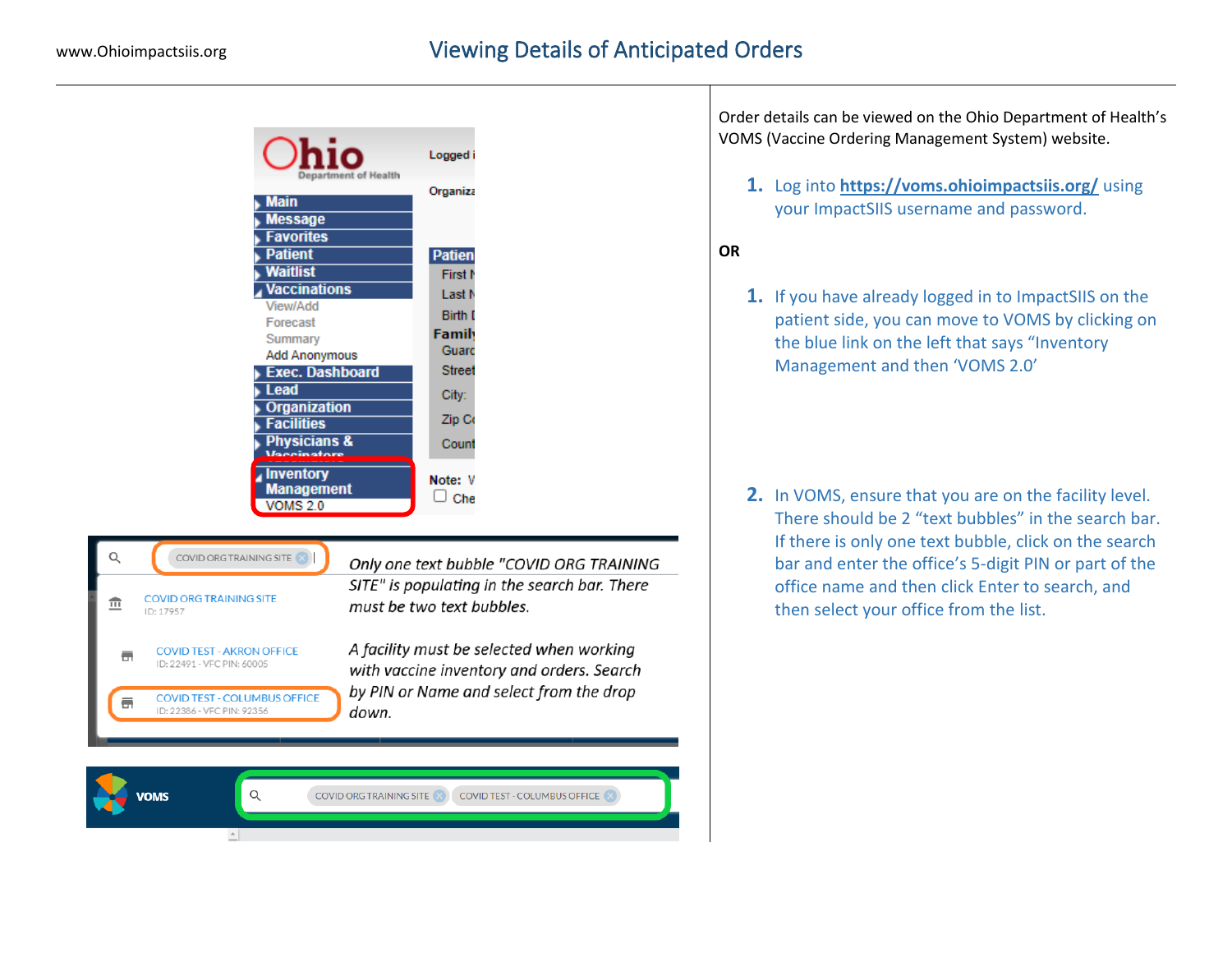## www.Ohioimpactsiis.org **Viewing Details of Anticipated Orders**



In order to be able to add vaccinations to patients' charts, publicly funded vaccine may need to be *Received* into the VOMS inventory.

Before vaccine arrives, clicking *RECEIVE* is also the best way to see the details of the order.

- **1.** Click on *Orders & Returns* -> *Orders & Transfers* from the left-hand drop-down menu.
- **2.** Click on the green *RECEIVE* box.
	- If there are no orders to receive, no order is in process for this facility at this time.